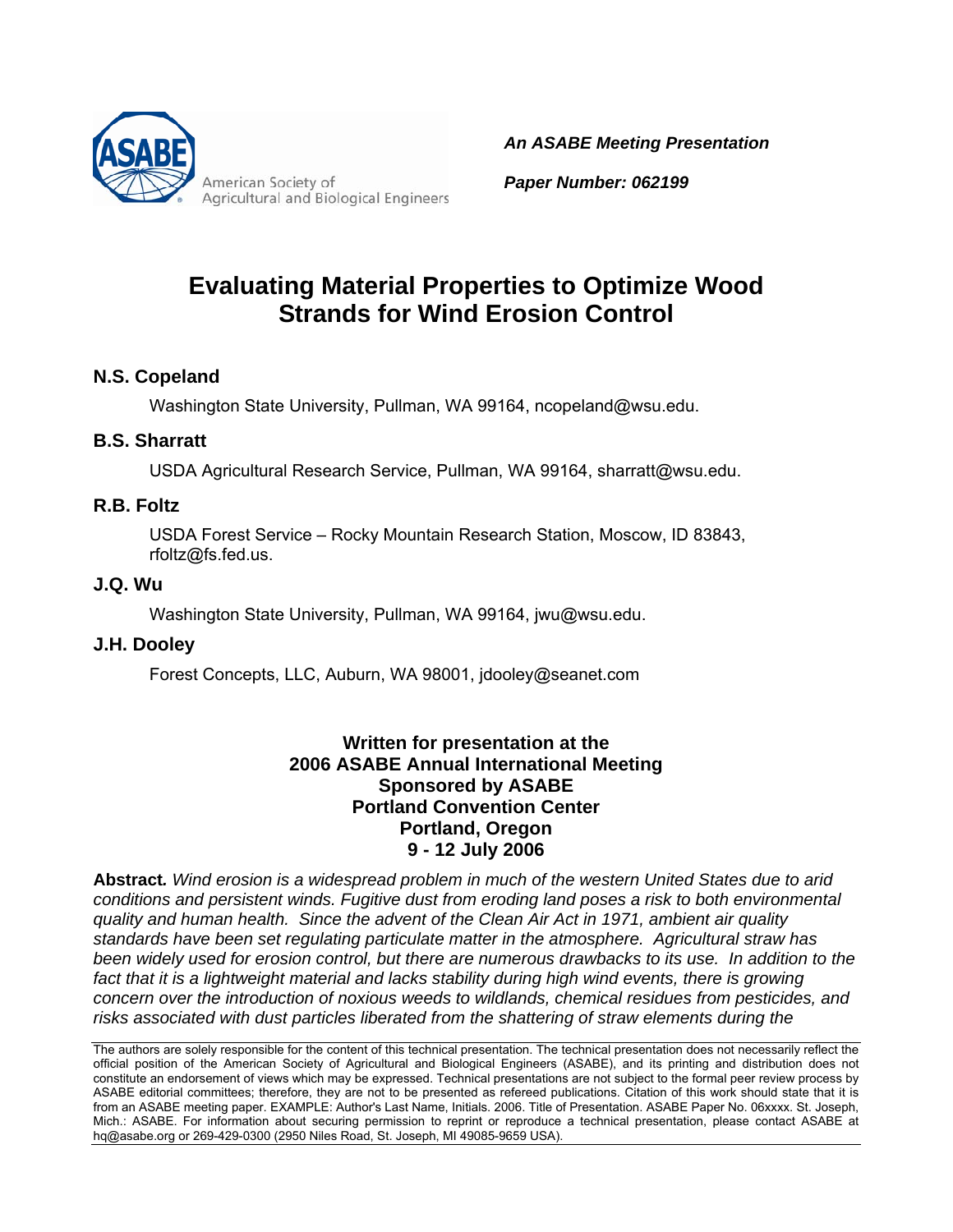*application process. The efficacy of a wood strand material, a wood analog to straw, for wind erosion mitigation was investigated during this study. A series of wind tunnel tests were conducted to evaluate material properties of wood strands in terms of reducing total sediment loss and maintaining air quality. Results indicate that wood strands are stable at wind speeds of up to 18 m/s, while wheat straw is only stable at wind speeds of up to 6.5 m/s. At a wind velocity of 18 m/s, the straw, due to its instability, did not reduce soil loss; however, wood strands reduced total sediment loss and peak dust emissions by over 90% when compared to a bare soil.* 

Keywords. Wind erosion, Erosion control, Wind tunnel, Wood strands, PM<sub>10</sub> emissions, Air quality.

The authors are solely responsible for the content of this technical presentation. The technical presentation does not necessarily reflect the official position of the American Society of Agricultural and Biological Engineers (ASABE), and its printing and distribution does not constitute an endorsement of views which may be expressed. Technical presentations are not subject to the formal peer review process by ASABE editorial committees; therefore, they are not to be presented as refereed publications. Citation of this work should state that it is from an ASABE meeting paper. EXAMPLE: Author's Last Name, Initials. 2006. Title of Presentation. ASABE Paper No. 06xxxx. St. Joseph, Mich.: ASABE. For information about securing permission to reprint or reproduce a technical presentation, please contact ASABE at hq@asabe.org or 269-429-0300 (2950 Niles Road, St. Joseph, MI 49085-9659 USA).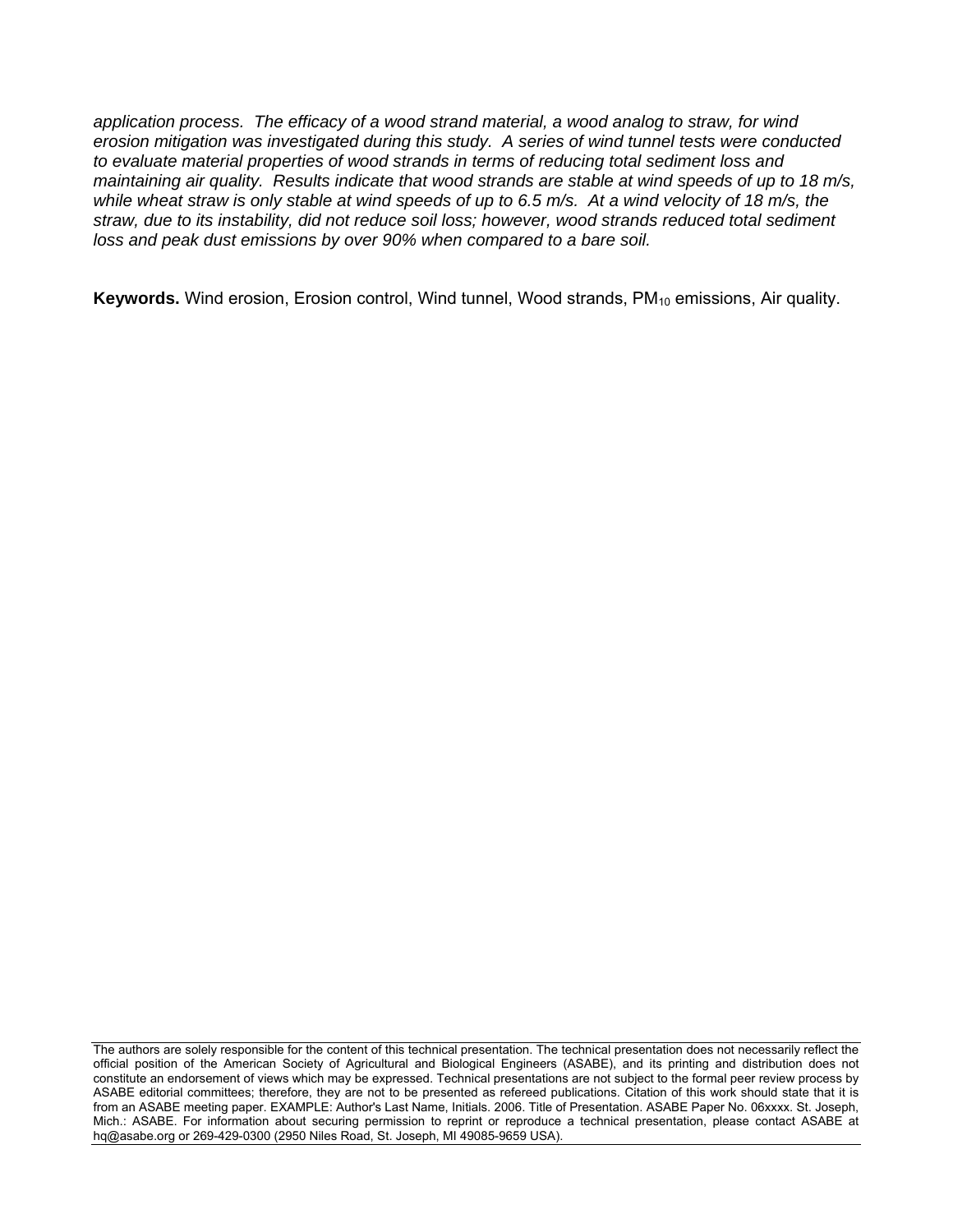### **Introduction**

Arid conditions and persistent winds, characteristic of much of the western United States provide a climate conducive to wind erosion. Fugitive dust generated from exposed soil at construction sites, post–wildfire areas, and agricultural fields is a widespread problem with both human health and environmental implications. In 1987 the U.S. Environmental Protection Agency (EPA) included particulate matter with a mean aerodynamic diameter equal to or less than 10  $\mu$ m (PM<sub>10</sub>) as one of the six criteria pollutants in the Clean Air Act. Since then, numerous epidemiological studies have shown a strong correlation between respiratory ailments, including asthma incidence, and  $PM_{10}$  (Koren, 1995; Peden, 2001). Based upon these findings, National Ambient Air Quality Standards have been set regulating  $PM_{10}$  on a 24-hour basis and  $PM<sub>2.5</sub>$  on both a 24-hour and annual average basis (U.S. EPA, 40 CRF part 50).

Aside from the health issues directly related to particulate matter,  $PM_{10}$  also represents the most chemically active portion of the soil and, thus, has the potential to transport heavy metals, pesticides, and microbes. In addition to these potentially harmful compounds,  $PM_{10}$  may also transport nutrients necessary for plant growth, reducing productivity of agricultural soils (Shinn, 2000).

Impacts of particulate matter can be realized in areas distant from the actual dust source. Once the fine-sized particles are in suspension, they can remain in the atmosphere for long periods of time before being re-deposited. For instance, dust storms in the Columbia Plateau region of the Pacific Northwest have been shown to affect air quality in eastern Washington and the Idaho Panhandle, with ambient  $PM_{10}$  concentrations exceeding air quality standards numerous times since monitoring began in 1985 (Saxton et al., 1995; Sharratt and Lauer, 2006). Influx of dust originating from events as far away as Asia has been measured on the Columbia Plateau (Vaughan et al., 2001).

The three types of soil movement associated with wind erosion are saltation, suspension, and surface creep. Particle transport via suspension is considered to be the dominant erosive mechanism for fine textured soils such as the one used in this study (Saxton, 1999; Chandler and Saxton, 2001; Sharratt et al., 2006). When considered together, saltation and suspension are referred to as the total suspended sediment. A common model for estimating soil loss from wind erosion is (Woodruff and Siddoway, 1965)

$$
E = f(I, K, C, L, V) \tag{1}
$$

where  $E =$  estimated average annual soil loss,

*I* = soil erodibility index,

- *K* = ridge roughness factor,
- *C* = climate factor,
- *L* = unsheltered length of eroding land,
- *V* = vegetative cover factor.

Typically wind erosion is controlled by increasing vegetative cover, increasing surface roughness, decreasing unsheltered length (sometimes referred to as fetch length), or a combination of the three. Traditional management practices have included implementation of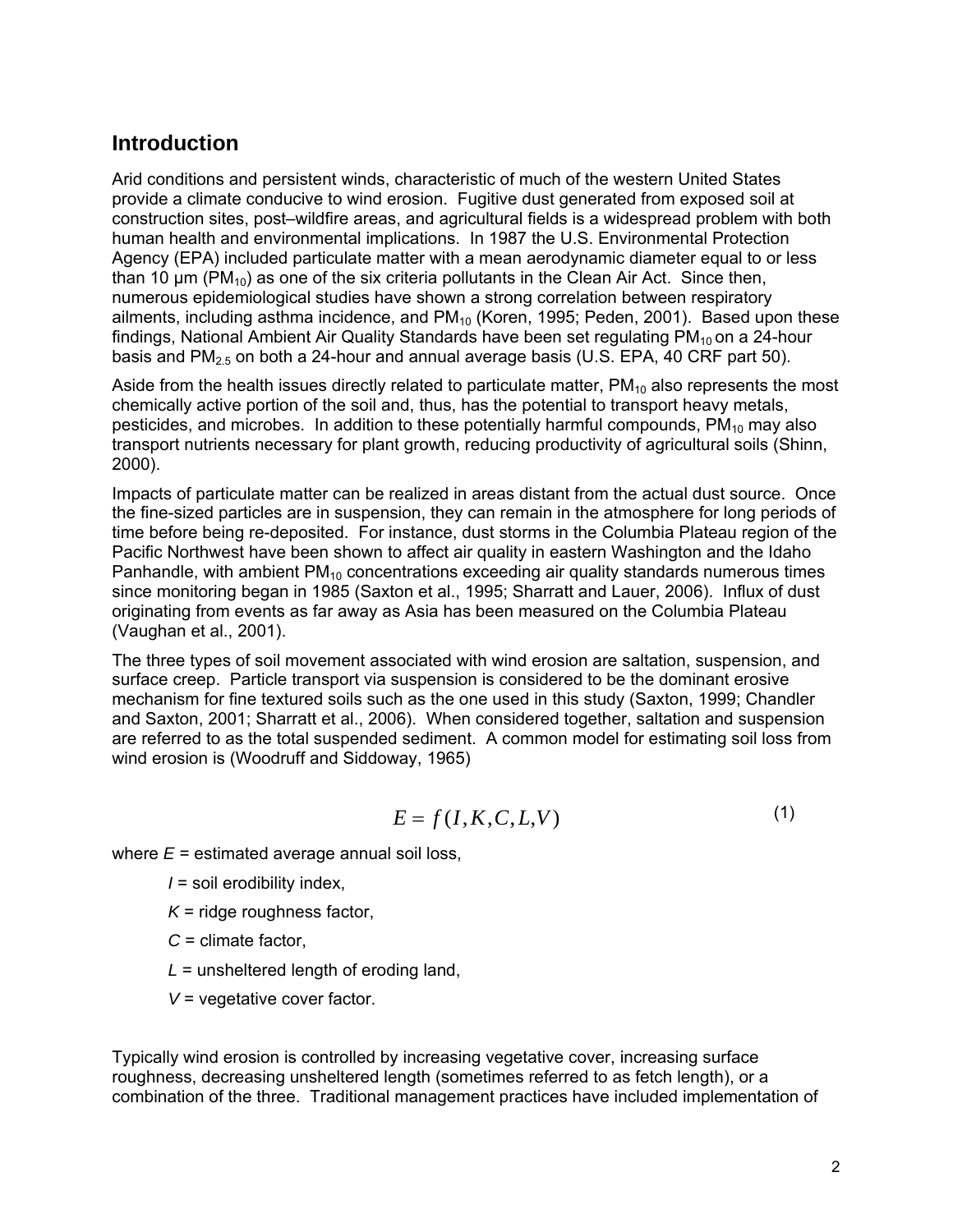wind breaks, shelterbelts, soil moisture management techniques, and conservation tillage practices on agricultural lands. Newer approaches have also included the application of soil binding agents and stabilizers, such as polyacrylamides (Armbrust, 1999).

Perhaps the most widely used material for erosion control has been agricultural straw. It has been commonly used for water erosion control; however, it has been less effective in controlling wind erosion, as it is a light-weight material and lacks stability during high wind events. Other drawbacks to the use of straw arise when application is considered on wildlands or in forested settings. One of these drawbacks is the concern over the introduction of noxious weeds and non-native species to forested areas (Robichaud et al., 2000). Straw itself carries fine dust particles which may be liberated when the straw elements are shattered, posing a health hazard to workers involved in the spreading (Kullman et al., 2002). Furthermore, when left in the field, straw has agronomic and ecological value. Straw is also a raw material for other potentially high value uses such as energy production (Gorzell, 2001). Value-added products derived from straw may reduce the supply for erosion control.

Forest Concepts, LLC, a Washington-based company, has been developing a wood analog to the agricultural straw made from the by-products of forest thinning and plywood manufacturing. The wood-strand materials (WoodStraw<sup>TM</sup>) are heavier than straw, and thus, less likely to be blown away when exposed to high winds. Wood strands also have favorable mulching characteristics for decomposing into environment-friendly biomass, offer long-term resistance to erosion, and do not introduce noxious weeds, pesticides, or non-native materials to wildlands (Foltz and Dooley 2003). In addition, the manufacturing of wood strands will utilize what were previously considered waste materials. The use of wood strands as an alternative material for water erosion control has already been investigated. Studies conducted by Foltz and Dooley (2003) and Yanosek et al. (2006) reported that agricultural straw and wood strands were equally effective on two soil types in reducing erosion by over 98% when compared to a bare soil.

The current study was intended to identify important dimensional characteristics of wood strands for wind erosion control. Through a series of wind tunnel tests, the impacts of selected material properties and application strategies were evaluated. The study had two goals (1) to compare the effectiveness of wood strands and agricultural straw in reducing soil loss and maintaining air quality and (2) to identify dimensional characteristics impacting the erosion reduction efficacy of the wood strands.

### **Materials and Methods**

Wind tunnel experiments were performed at the U.S. Department of Agriculture-Agricultural Research Service (USDA-ARS) Palouse Conservation Field Station in Pullman, Washington. The experiments were carried out in a non-regulated climate facility using a portable wind tunnel (Pietersma et al., 1996) with a working section 1.0 m wide, 1.2 m tall, and 7.3 m long. Wind was generated by a 1.4-m diameter Joy Series 1000 axivane fan driven by a Ford industrial type gas engine. Thirteen available engine speeds and variable pitch fan blades yield free stream velocities in the range of <2 to 20 m/s. A bell infuser and curvilinear guiding vanes were employed to ensure smooth, efficient transitions at the upwind and downwind edges of the fan, respectively. The flow was passed through a diffuser and honeycomb-screen combination to reduce turbulence. Sand–coated (for fixed surface roughness) plywood was used for the floor of the tunnel. This allowed for establishment and stabilization of the boundary layer upwind of the test surface.

The experiment was a completely randomized design with 11 different treatment combinations of coverage elements and amounts. Each treatment combination was replicated four times. Surface treatments included a bare soil, a soil covered with air-dried wheat straw at either 50 or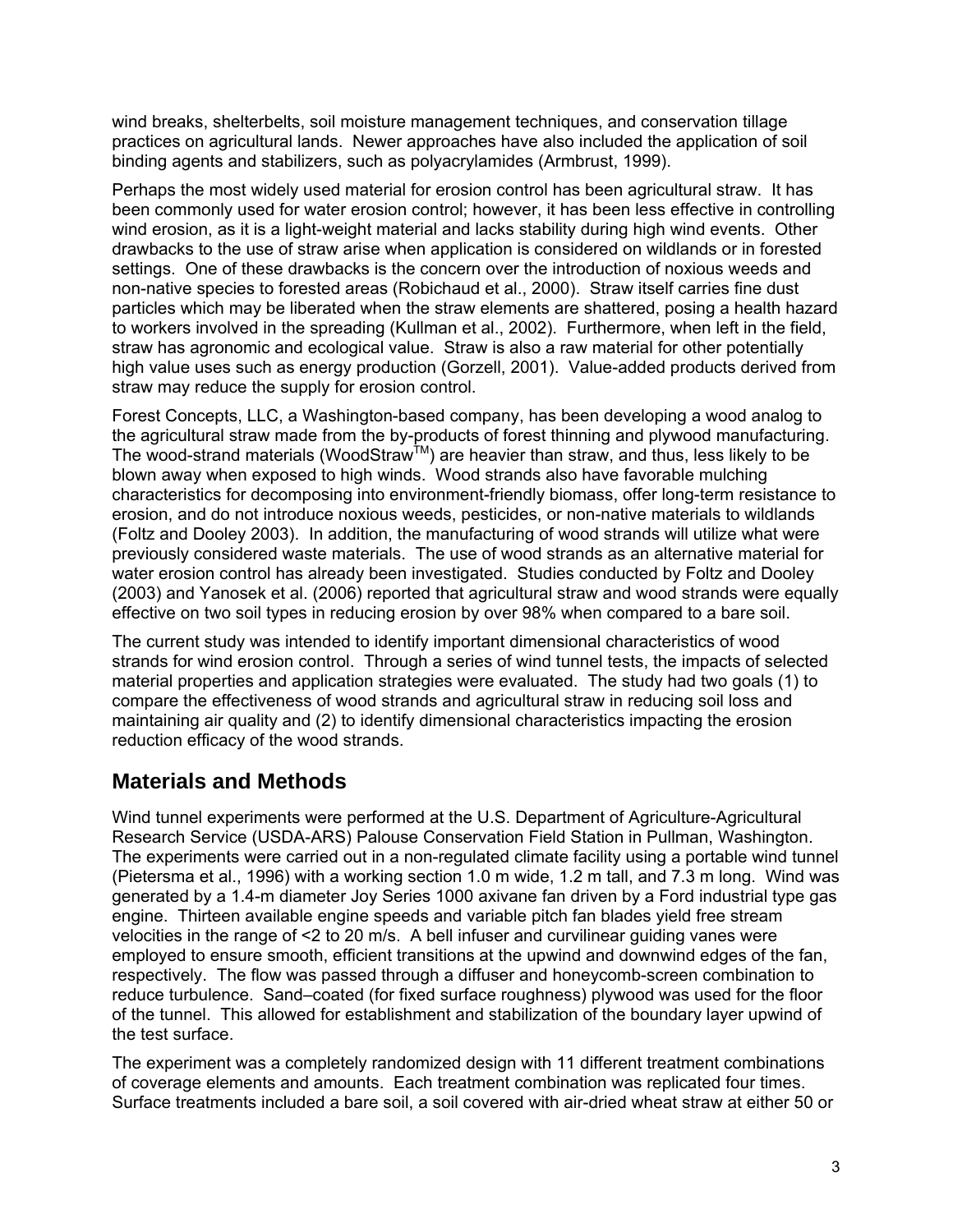70% cover, and a soil covered with air-dried wood strands of varying dimensions at either 50 or 70% cover as shown in Table 1. Treatments of wood strands included long strands at two thicknesses and a mixture of short and long strands at two thicknesses. Blends were created on a 50:50 mass basis (long and short at designated thickness). All wood strands had a standard width of 4.5 mm. The wood strands used in this experiment were produced from Douglas fir clear wood blocks.

This paper will only discuss results from the bare soil, straw at 70% cover, and mixed thick wood strands at 70% cover. The treatment combinations for straw and wood straw discussed in this paper are representative of the results for all straw and wood strand treatments.

| Cover                     | % Cover | <b>Dimensions</b> |  |
|---------------------------|---------|-------------------|--|
| <b>Bare</b>               | 0       | ۰                 |  |
| <b>Agricultural Straw</b> | 50      |                   |  |
|                           | 70      |                   |  |
| <b>Wood Strands</b>       |         | Long/Thick        |  |
|                           | 50      | Mix/Thick         |  |
|                           |         | Long/Thin         |  |
|                           |         | Mix/Thin          |  |
|                           |         | Long/Thick        |  |
|                           |         | Mix/Thick         |  |
|                           | 70      | Long/Thin         |  |
|                           |         | Mix/Thin          |  |

Table 1. Treatment combinations.

\* Long: 240 mm in length, short: 64 mm in length, thick: 4.8 mm in thickness, thin: 2.5 mm in thickness.

Ambient temperature and relative humidity were monitored during testing, as these parameters affect particle suspension. In addition, soil matric potential was measured prior to each wind tunnel run and a bare soil was included in the treatments examined each day for controlling experimental error.

A Ritzville silt loam soil (coarse-silty, mixed, superactive, mesic Calcidic Haploxeroll) collected from the Columbia Plateau near Ritzville, Washington was selected for the study due to its high potential to erode and emit  $PM_{10}$  (Chandler et al., 2004). Prior to testing, the soil was air dried and sieved to remove particle sizes larger than 2 mm in diameter. Non-dispersed particle size analysis indicated that over 70% of the soil size fraction (< 2mm size fraction) was comprised of PM<sub>100</sub> (particulate matter ≤ 100 µm in diameter) with nearly 4% as PM<sub>10</sub>. Aluminum trays 1.00 m long, 0.50 m wide, and 0.04 m deep were constructed to hold the soil during testing. Trays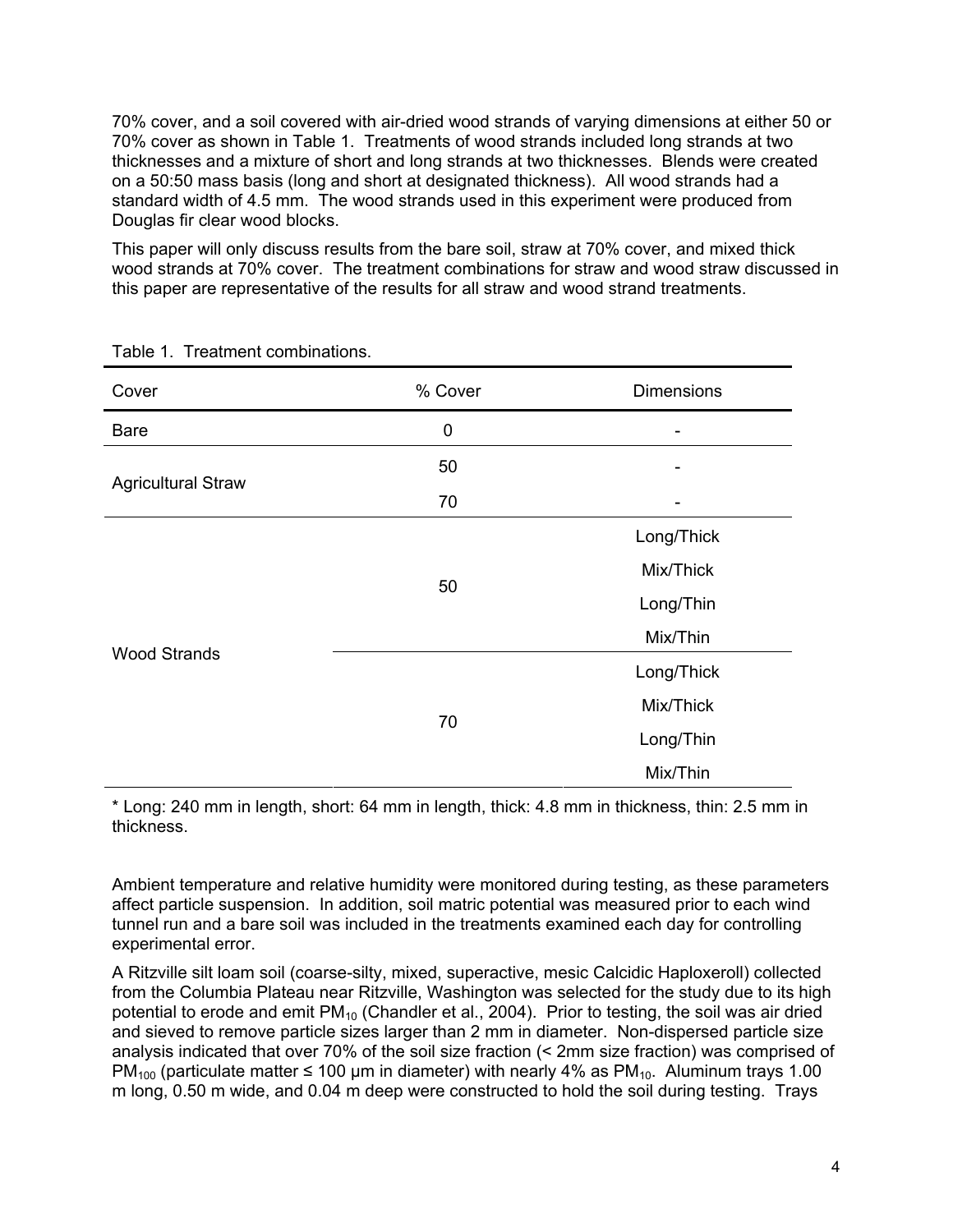were filled in three layers. After the addition of each soil layer, the sides of the trays were tapped to ensure even settling. Following the addition of the third layer, the trays were overfilled with soil and then leveled with a screed. Cutouts were made in the plywood floor (5.0 m downstream from fan) to allow for placement of the trays such that the soil surface was flush with the tunnel floor.

Cover treatments were applied by hand prior to transfer to the tunnel. Vertical pictures of the trays were taken before and after each run and actual percent cover for each tray was determined by a point count using a 48-point grid overlay. Average cover height was also measured prior to each run. Testing was performed with free stream velocities of 6.5 and 18 m/s (15 and 40 mph). Each soil treatment was subjected to the wind for a duration of five minutes during which sediment loss and  $PM_{10}$  concentrations were measured.

Measurements made during testing included: (1) loss of total suspended sediment and surface creep to determine total sediment loss from the tray and  $(2)$  PM<sub>10</sub> concentrations (a fraction of the suspended particles) to asses the impact on air quality. Total suspended sediment was measured using a vertically integrating isokinetic slot sampler (modified Bagnold type, Stetler et al., 1997) connected in series with a high efficiency cyclone and vacuum. A collection tray was attached to the downwind edge of the soil tray to catch surface creep. Summing the sediment mass caught by these two devices allows for calculation of the total sediment loss from the tray.

PM<sub>10</sub> concentrations were measured using TSI DustTrak<sup>™</sup> Aerosol Monitors (TSI, Inc., St. Paul, Minnesota). The DustTrak™ is a high volume, constant flow portable laser photometer capable of measuring particle sizes in the range of 0.1 to 10 µm. Aerosol inlets were placed at 0.5, 1.0, 2.0 and 4.0 cm above the cover surface at the downstream edge of the soil tray. Background  $PM_{10}$  concentrations were monitored with two additional aerosol monitors located at the upstream end of the tunnel. Wind speeds were measured at heights corresponding to the DustTrak inlet heights using pitot tubes connected to differential pressure transmitters (Series 606, Dwyer Instruments, Inc., Michigan City, Indiana). Free stream velocity was measured with an additional pitot tube at a height of 1.0 m inside the wind tunnel.

## **Results and Discussion**

Results are reported here for straw at 70% cover and mixed, thick wood strands at 70% cover.  $PM_{10}$  concentration for all treatments diminished with time over the 5 minutes of testing. The trends in  $PM_{10}$  concentration over time (Figures 1 and 2) were similar to the conceptual trend reported in Loosemore and Hunt (2000) for nonabraded dust resuspension.  $PM_{10}$  emissions are reported only for the first 60 seconds of testing, as the concentrations reached background  $PM_{10}$ concentrations in the atmosphere within this time period. Total sediment loss is reported for the entire 5 minute testing period.

### *6.5 m/s wind velocity*

Wood strands remained intact at the soil surface at a free stream velocity of 6.5 m/s. Although most of the straw remained on the plot, there was mass movement of straw from the upwind edge to the middle of the tray during the first few seconds of testing. However, the straw became intertwined and re-stabilized, resulting in little loss of straw elements from the tray. Overall, total sediment loss was low for the 6.5 m/s wind velocity, with total sediment loss for all treatments being approximately 2 g/m<sup>2</sup> (Table 2). A one-way analysis of variance indicated that there was no significant difference in total sediment loss due to treatment type (*p*-value = 0.9121).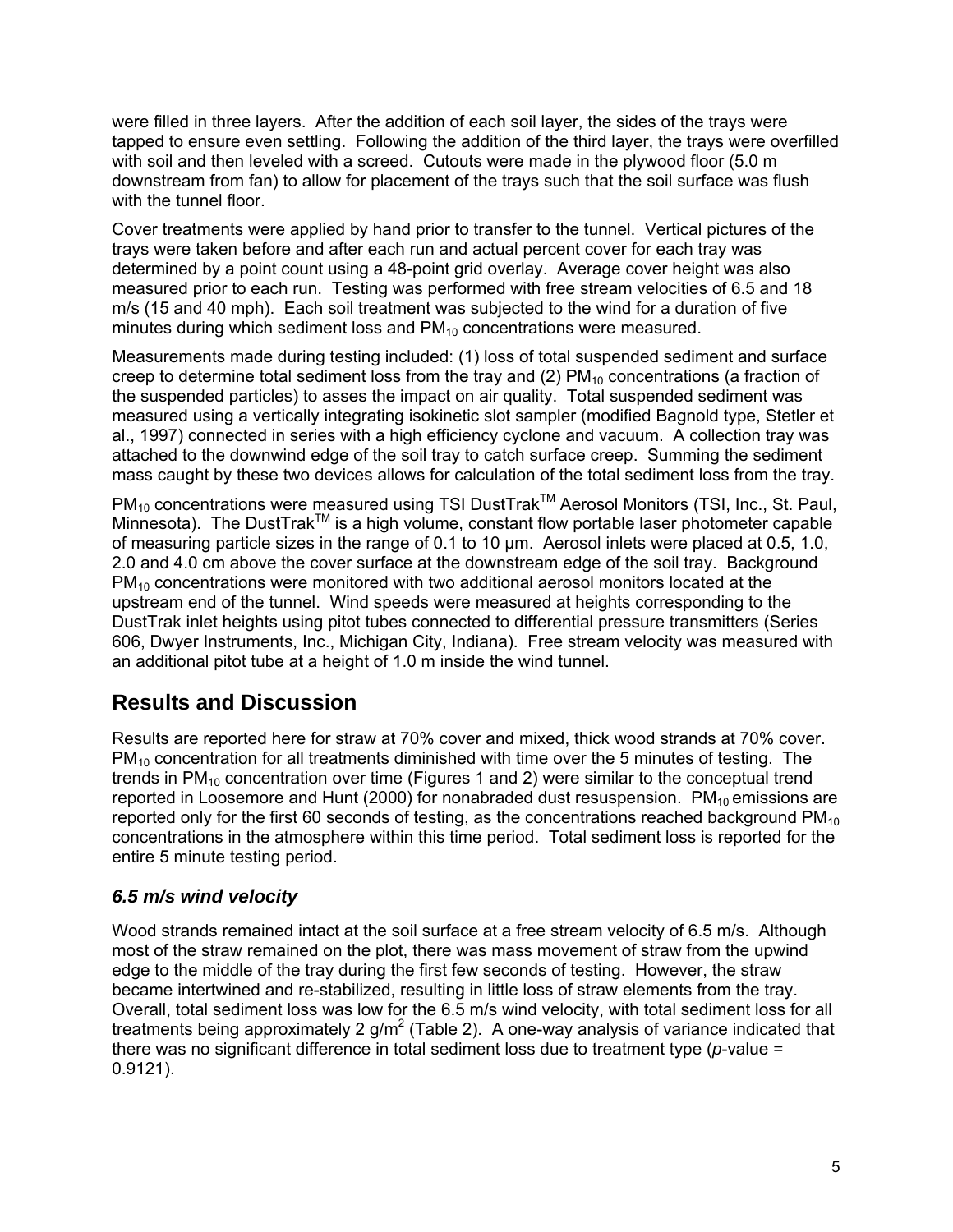Although there was no significant difference in total sediment loss among treatments at the 6.5 m/s wind velocity, there was a notable difference in the peak  $PM<sub>10</sub>$  concentrations. Peak concentrations from the bare soil were approximately 10 mg/m<sup>3</sup>. The straw was effective in reducing PM<sub>10</sub> peak concentrations to approximately 2 mg/m<sup>3</sup>. The wood strands reduced emissions even further, with peak concentrations under 0.5 mg/m<sup>3</sup>. Since PM<sub>10</sub> is a fraction of the total suspended sediment, one would expect  $PM_{10}$  loss and total suspended sediment to be correlated. The resolution of the scales used may have contributed to difficulties in detecting differences among total sediment loss, as the total mass lost from trays at this wind speed was on the order of one resolutional unit.

### *18 m/s wind velocity*

The wood strands remained intact on the soil surface at a free stream velocity of 18 m/s. In contrast, the straw was completely blown from the test trays within the first few seconds of the run. Overall soil loss was much greater at this test velocity, with losses near 130 g/m<sup>2</sup> from the bare and straw treatments (Table 2). Wood strands reduced the average total sediment loss by a factor of 10 when compared to the bare plot. Interestingly, average sediment loss from the straw treatment was greater than that from the bare plot. This is likely because as the straw was blown from the tray, it scoured the soil surface, carrying soil particles with it. This was reflected in the results of the creep portion of the total sediment loss (Table 2); the mass transported via creep from the straw treatment was nearly twice that from the bare treatment.

A one-way analysis of variance was performed on the data after one outlier was removed. Results indicated that at this wind speed there was a statistically significant difference in total sediment loss due to treatment (*p*-value < 0.0001). Tukey's method of multiple pairwise comparisons grouped the total sediment loss from the bare and straw treatments into a class which was significantly different from the wood strands treatment. Therefore, it can be concluded that total sediment loss from the bare was not significantly different than that from the straw, but the sediment loss from the wood strands was significantly lower than that from the bare and the straw treatments.

Although there was no difference in total sediment loss between the bare and straw treatments, Tukey's procedure indicated that there was a significant difference in creep at the alpha = 0.05 level (*p*-value = 0.0496). So, the amount of soil transported as creep from the straw treatments was significantly larger than that from the bare treatments. This supports the theory of soil particle mobilization due to straw elements as the straw was blown from the plot.

 $PM_{10}$  emissions were considerably higher for all treatments during the 18 m/s testing. Peak emissions from the bare soil were above 250 mg/m<sup>3</sup>. Peaks from the straw treatment were nearly as high as those from the bare soil, typically near 200 mg/m<sup>3</sup>; this is reasonable considering the straw was completely blown from the plot within the first few seconds of testing. Emissions from the wood strand treatment were notably lower, with peaks typically under 25 mg/m $^3$ .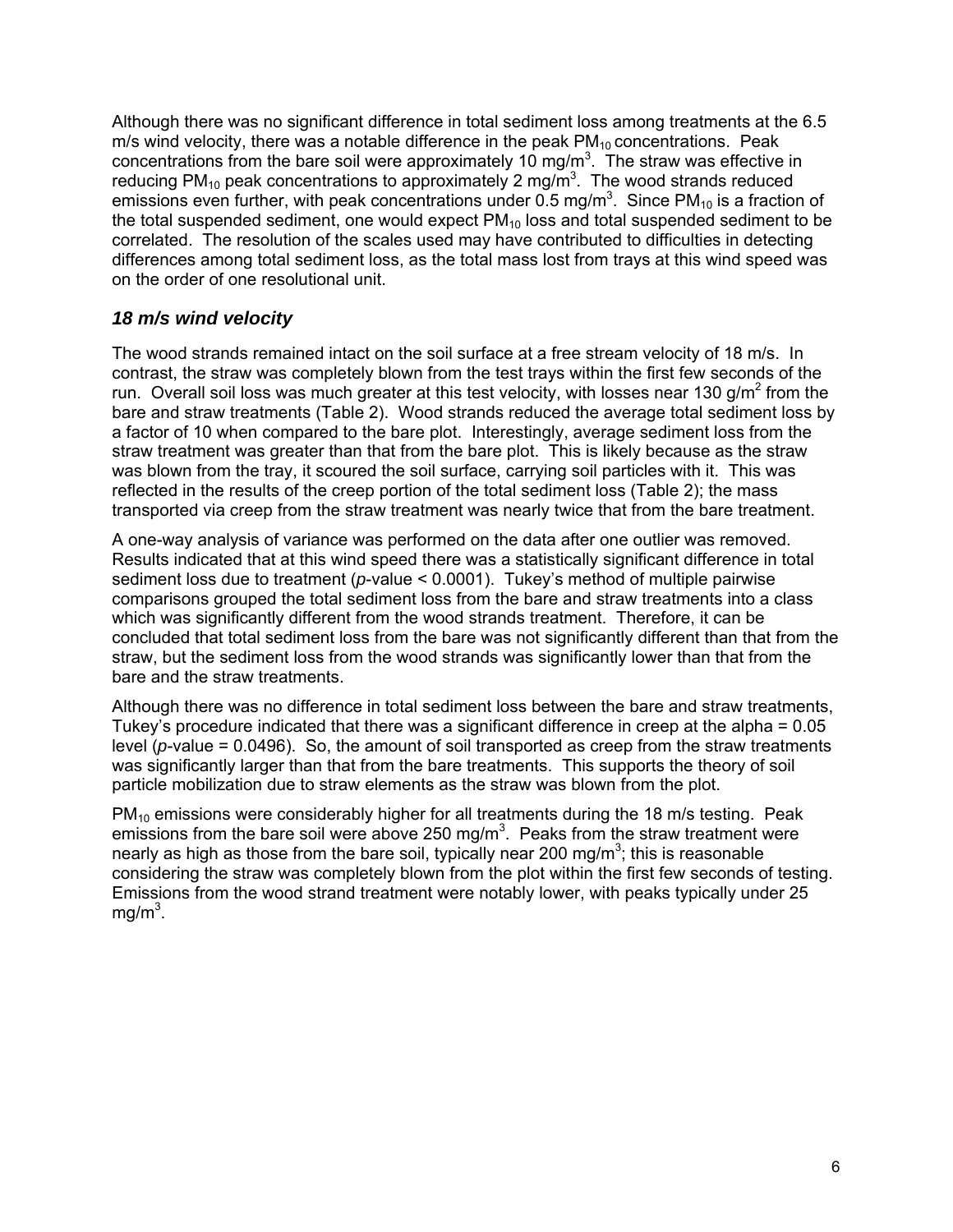| ັ                    |                   |                              |                        |                  |                              |                        |
|----------------------|-------------------|------------------------------|------------------------|------------------|------------------------------|------------------------|
|                      | $6.5$ m/s         |                              |                        | $18 \text{ m/s}$ |                              |                        |
|                      | <b>Bare</b>       | Agricultural<br><b>Straw</b> | Wood<br><b>Strands</b> | <b>Bare</b>      | Agricultural<br><b>Straw</b> | Wood<br><b>Strands</b> |
|                      | $(g/m^2)$         | $(g/m^2)$                    | (g/m <sup>2</sup> )    | $(g/m^2)$        | $(g/m^2)$                    | (g/m $^2)$             |
| Saltation/Suspension | 1.95              | 2.36                         | 2.17                   | 123.94           | 125.61                       | 13.43                  |
| Creep                | 0.01 <sup>a</sup> | 0.01 <sup>a</sup>            | 0.02 <sup>a</sup>      | $2.82^{b}$       | $6.22^{\circ}$               | $0.18^{d}$             |
| Total                | 1.96 <sup>a</sup> | 2.37 <sup>a</sup>            | 2.19 <sup>a</sup>      | $126.76^{b}$     | $131.83^{b}$                 | $13.61$ <sup>c</sup>   |

Table 2. Average total sediment loss for each treatment

\*a, b, c, and d superscripts indicate groupings of significant mean values within a sediment loss category.



Figure 1.  $PM_{10}$  concentration over time for a free stream velocity of 6.5 m/s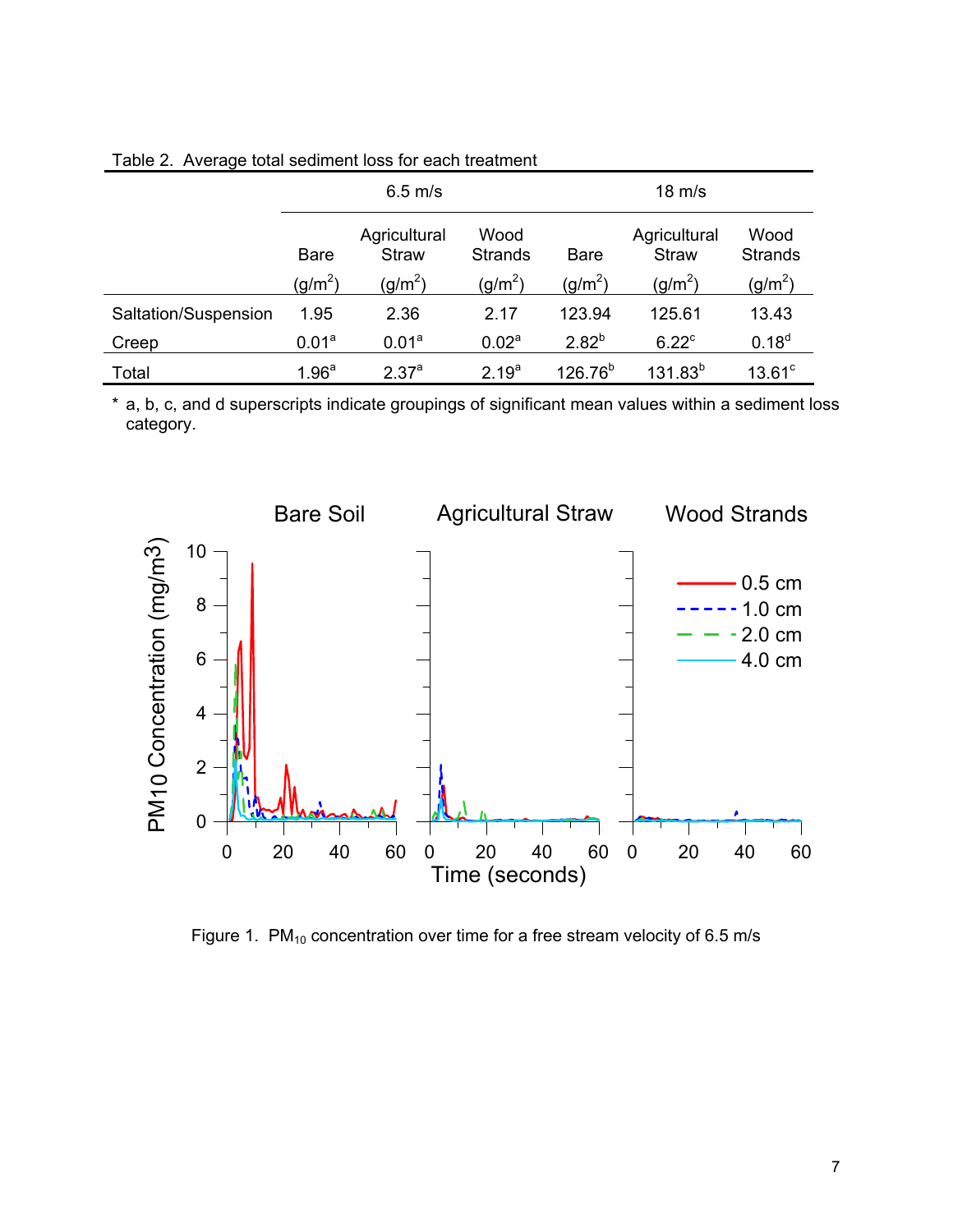

Figure 2.  $PM_{10}$  concentration over time for a free stream velocity of 18 m/s.

# **Conclusion**

Wood strands were stable at wind speeds of up to 18 m/s. They were effective in reducing  $PM_{10}$  concentrations by over 90% compared to a bare soil at wind speeds of 6.5 and 18 m/s. Agricultural straw was not stable at wind speeds greater than 6.5 m/s, and at 18 m/s, the straw treatments had a higher average total sediment loss than the bare soil. Although the majority of the straw remained on the plots during the 6.5 m/s runs, it did not demonstrate a high degree of stability, as there was mass movement from the upwind edge of the trays during the runs. These tests suggest that wood strands may be a viable alternative to agricultural straw in terms of wind erosion mitigation, as they are more stable at higher wind speeds and are capable of reducing total sediment loss and  $PM_{10}$  concentrations both by over 90% when compared to a bare soil. Further research in the field may provide more information in regards to comparison of the erosion reduction efficacy between the wood strands and agricultural straw, as microtopography will play a role in the performance of cover elements in the field.

# **References**

- Armbrust, D.V.. 1999. Effectiveness of polyacrylamide (PAM) for wind erosion control. *J. Soil Water Conserv.* 54: 557–559.
- Chandler, D. and K.E. Saxton. 2001. Developments in measurements and models for suspension-dominated wind erosion. *Sustaining the Global Farm.* Selected paper from 10<sup>th</sup> International Soil Conservation Organization Meeting held May 24–29 1999 at Purdue University and the USDA-ARS National Soil Erosion Research Laboratory.
- Chandler, D., S. Blaesing-thompson, and A. Busacca. 2004. Geospatial assessment of agricultural lands critical to air quality on the Columbia Plateau, Washington State. *J. Soil Water Conserv.* 59*: 184-189.*
- Foltz, R.B. and J.H. Dooley. 2003. Comparison of erosion reduction between wood strands and agricultural straw. *Trans. ASAE* 46(5): 1389–1396.